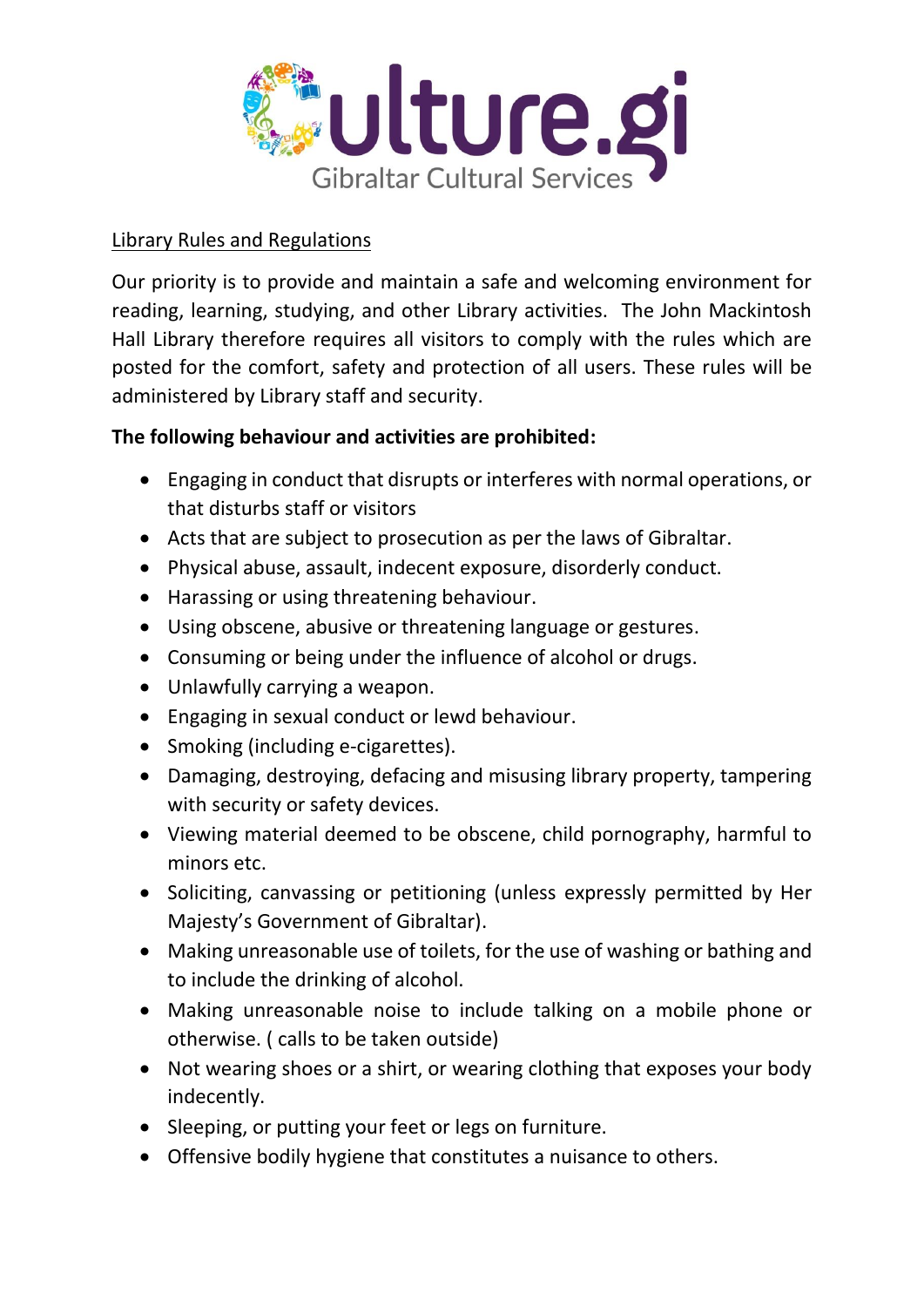

• Leaving bags of any type unattended.

For security and comfort, the library will restrict the type of personal belongings that users may bring into the library with them. These include, but are not limited to, the following:

- A limit of two bags per person
- Luggage and shopping carts/ bags
- Musical instruments and their cases
- Animals (with the exception of service animals)
- Food and/or drink, with the exception of water in a closed bottle
- Personal transportation vehicles, to include, but not limited to, bicycles, electric scooters, skateboards, hoverboards, Segways

Spreading out personal belongings unrelated to the use of the Library services is also prohibited.

The library is not responsible for children left unsupervised on Library premises. Children will need to be supervised at all times by an adult.

Parents / guardians are responsible for monitoring the activities and for regulating the behaviour of their children.

Large groups that want to visit the Library need to obtain permission prior to their visit, so we can accommodate numbers.

Photography and recordings on Library premises will prior written permission.

Visitors with disabilities: Library staff will, whenever possible, offer assistance and reasonable accommodation.

Wifi is free in the library.

Anyone known to have violated any of the rules may be asked to leave the Library. Severe offences may result in exclusion from all facilities, resources and services. Right of admission reserved.